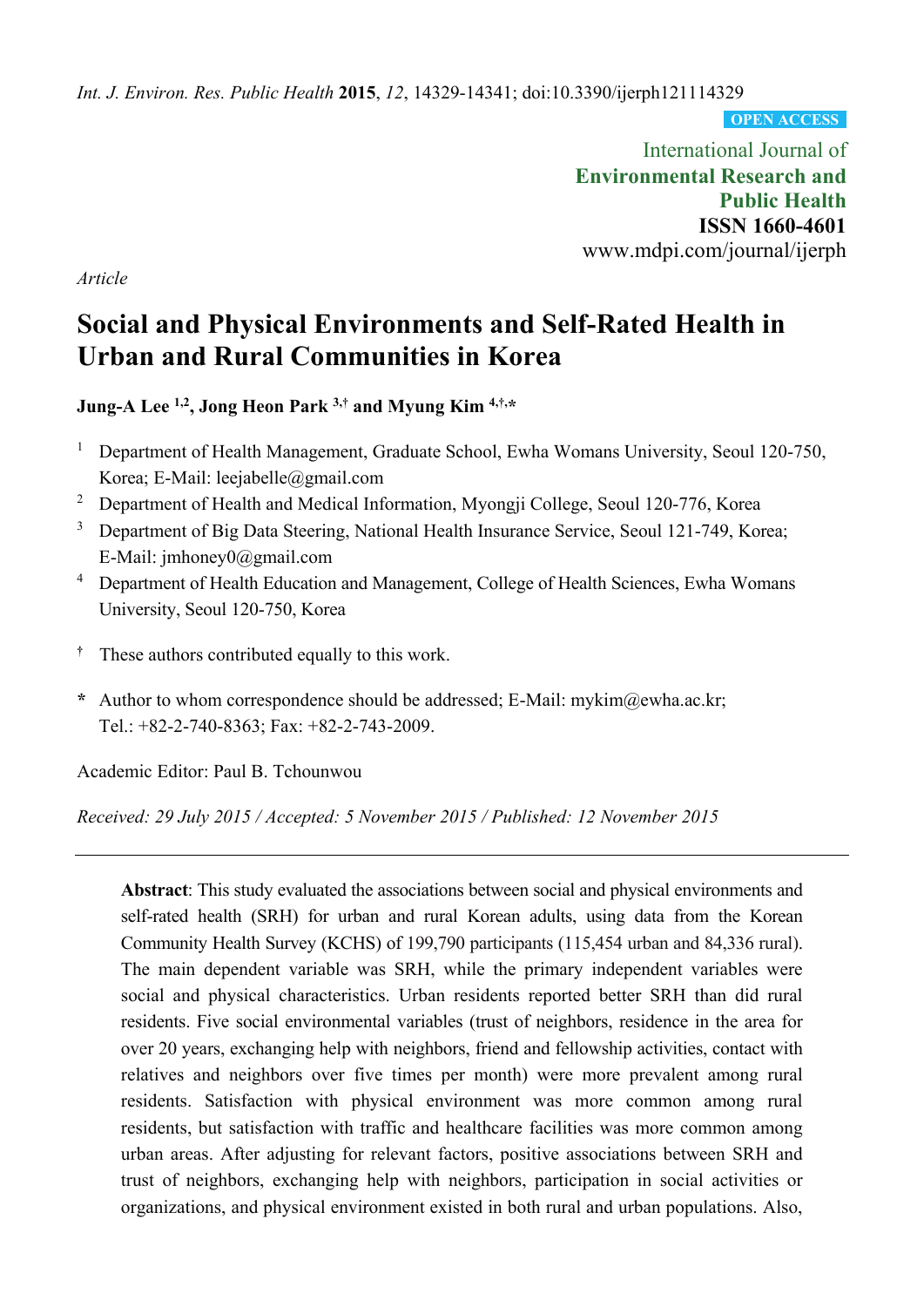in both areas, there was no demonstrated association between SRH and years of residence or frequency of contact with relatives. Our findings suggest the existence of an association between social and physical factors and perceived health status among the general population of Korea.

**Keywords:** social and physical environment; SRH; urban; rural

# **1. Introduction**

A local community is more than a population with various risk factors for disease; rather, it influences health through social and physical surroundings, that is, environments [1]. Social environments include social relationships, social support, and social norms, while physical environmental factors include parks, buildings, noise pollution, traffic, among others. Community-based health programs have focused on the impact of individual health behaviors and therefore placed more emphasis on health education, which is aimed at improving individual health behaviors and forming healthy lifestyle habits [2]. However, the same degree of improvement in health status has not occurred in every social group, and there are still significant differences in health levels between local areas. For this reason, studies have suggested that health education programs and other projects must be tailored to the local area's social or environmental characteristics [3,4]. According to these studies, differences in individual health derive from interactions between the physical or social environments of the community and individual health behaviors, medical services, or genetic factors. Since both physical and social environmental factors have been found to significantly influence local population health, it would be meaningful to develop health promotion programs focusing on a community's social and physical environmental characteristics.

Previous studies have used proxy variables to represent the social and physical environments rather than measuring the social and physical environments as perceived by the individual. For social environment, these factors include the number of consultative groups, frequency of holding conferences, and others; for physical environment, proxy variables include the number of social enterprises, facilities for the disabled, the size of local parks, the ratio of roads, and others [5,6]. This enables group-level comparisons between regions or countries.

However, there is some debate as to whether social and physical environments can be adequately captured by such proxy variables [4,7,8]. If proxy variables are used to approximate the influence of the local social environment on the individual, it might lead to conclusions that ignore the differences between individuals that affect individual health, since individuals of a local area will perceive social environments differently [9]. In a study by Poortinga *et al.* individual levels of social trust and social activity were strongly associated with self-rated health (SRH) [8].

On the other hand, social ecological model is applied as effective theoretical framework to explain factors, which has efficiency to health and health behavior. Ecological model are believed to provide comprehensive frameworks for understanding the multiple and interacting determinants of health behaviors. Behavior change is expected to be maximized when environments and policies support healthful choices, when social norms and social support for healthful choices are strong, and when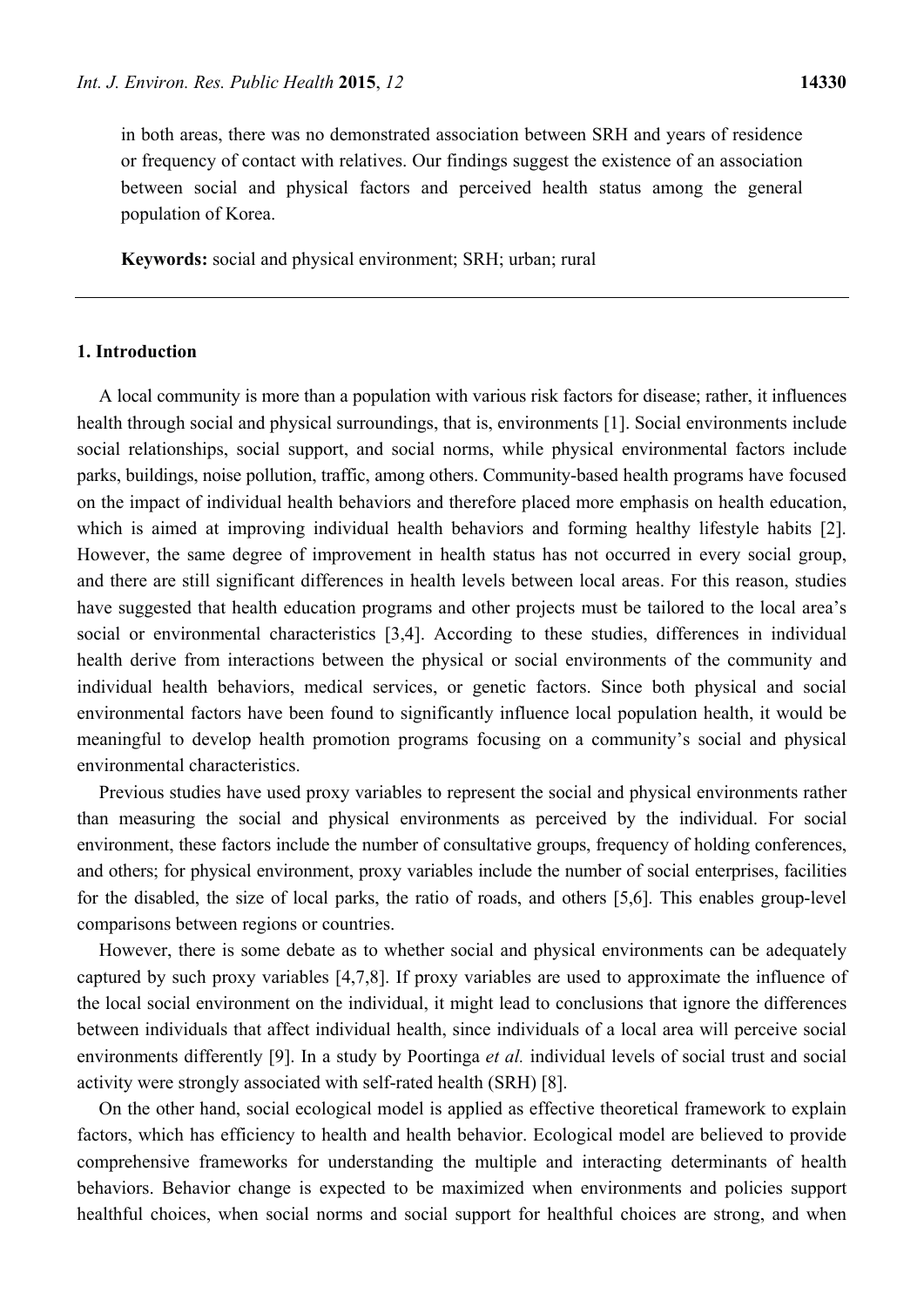individuals are motivated and educated to make those choices. With this logic, we investigated the relationships between social and physical environments and SRH. Conceptual framework for variable and analysis on research are selected from contents covered in Kobayashi's research that evaluated the association between social capital measured by the Resource Generator and SRH among the Japanese population [10,11].

According to prior studies, in local areas with better social support and strongly bonded community members, these features have a positive impact on health behavior and consequently increase overall health status [5,12,13]. Similarly, it has been suggested that physical environmental factors such as accessibility of health exercise facilities, bike lanes, and trails can influence individual tendencies towards obesity, heart disease, diabetes, and respiratory diseases [14–16]. Nevertheless, relatively few comparative studies of urban and rural area have examined the association of social capital and area (urban and rural) or individual characteristics [17,18]. An individual's perception of their social and physical environment can differ by country or region, due to their own social and cultural difference. These differences can affect individual health status. Social environments enables or constrains the adoption of health promoting behavior, provides access to resources and material goods, provides individual and community coping responses, buffers negative health outcomes. Also it has been reported in several studies that social environments such as trust, associational membership, and reciprocity are influencing self-rated health. Accordingly, in this study, we investigated the relationships between social and physical environments and SRH (as health related outcome variable) in urban and rural Korea. There are numerous definitions of community [19]. Communities have been defined as functional spatial units meeting basic needs for sustenance, units of patterned social interaction, symbolic units of collective identity, and social unit where people come together politically to make changes [19]. The ecological system perspective is particularly useful in the study of autonomous geographical communities, focusing as it does on population characteristics such as size, density, and heterogeneity, the physical environment, the social organization or structure of the community, and the technological forces affecting it [19]. In this study community have been defined as spatial units using administrative areas (Si-Gun-Gu).

We add variable of residence years as social environment. Although years of residence do not effect health status directly, however, if longer year in community, that could be explained as community with same experience. It signifies that community has a tendency to trust each other that people are organically and closely connected. The sense of community and fellowship and trustworthy lead to people to participate in society more equally. Also, it is easy to have social safety and health, and it increases accessibility to share and spread information, and handle informal health behavior-smoking and drinking from affective support.

## **2. Methods**

## *2.1. Databases*

Data were obtained from the Korean Community Health Survey (KCHS) in 2013 [20]. KCHS is a nationwide survey that has been conducted annually since 2008. This community-based cross-sectional survey has been conducted in 16 metropolitan cities and provinces with 253 regional sites. KCHS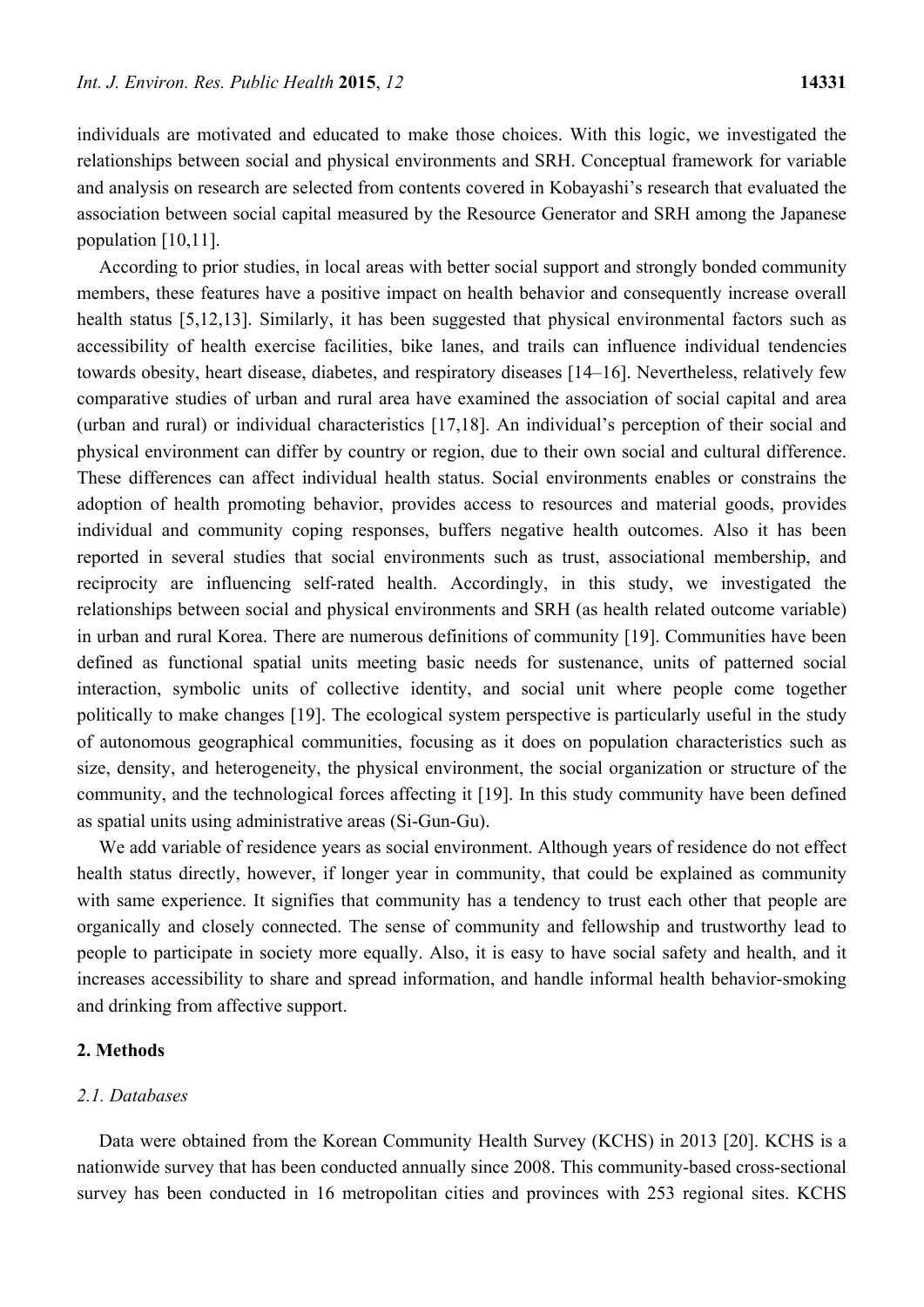covered a wide variety of health topics, which can be used to assess the prevalence of personal health behaviors related to the causes of disease. The survey was conducted by trained interviewers as a one-to-one interview based on a protocol and questionnaires. The Community Health Survey was conducted in 800–900 subjects selected by a standardized sampling method of adults aged 19 years or older living in each area from August to October 2013. We selected 199,790 of the 228,781 participants in the 2013 KCHS and used data on social and physical environmental factors: social participation and activities, network connections, trust of neighbors, and satisfaction with the physical environment. Smallest administrative district units in Si-Gun-Gu was selected as the primary sampling unit of housing types in Dong/Eup/Myeon. The primary sample units were used in census, which is regarded as the biggest national survey in Korea. Health survey handled by local unit also used the same units, even for the biggest Korea Community Health Survey. The KCHS survey was approved by the Institutional Review Board of the Korea Centers for Disease Control and Prevention. Written consent was obtained from the participants.

#### *2.2. Definition of Variables*

The survey instrument included 15 items that assessed the social and physical environments using five indicators: trust of neighbors, years of residence, exchanging help with neighbors, social activities and participation, perceived network connections, and satisfaction with local area. Trust of and exchanging help with neighbors were each assessed by one item: "People in this neighborhood can be trusted" (yes/no); and "People in the community help their neighbors with family occasions/events" (yes/no), respectively. 'Exchanging help with neighbors' should be understood in the context of Korean traditional culture, in which people gather together for good and bad occasions and often exchange money for special occasions such as weddings or funerals. In rural areas, people also often support others in need by giving money or buying goods. Period of residence was covered by one question: "How long have you lived in your community?" (under 5 years, 5–9 years, 10–14 years, 15–19 years, over 20 years). The social activities and participation category was assessed by four questions regarding participation in religious organizations, friend and fellowship activities, recreational and leisure groups/organizations, and volunteer work/activities (yes/no). Zunzunegui *et al.* showed that social networks are defined by their structure and function (frequency of contact) and can be further classified into subnetworks according to the nature or specific role of the relationship in question (relatives, neighbors, friends) [21]. In this study, social network was covered by three questions: "How often do you speak or meet up with relatives/neighbors/friends who are not living with you?" (less than once per month, 2–4 times per month, over 5 times per month). Perceived local area satisfaction was assessed by five items, covering factors regarding which participants were asked if they were satisfied with their local area as a place to live: "Overall safety (such as crime levels, local services)", "Natural environment (such as water, air, parks, pollution)", "Living environment (such as electronic, trash/rubbish collection service, exercise facilities)", "Traffic conditions", "Access to health services" (yes/no).

Our outcome measure was SRH measured by a single questionnaire item: "How would you describe your overall state of health?" (excellent, good, medium, poor, very poor). For use as an outcome measure, the item was dichotomized as "good" (excellent or good) or "poor" (medium, poor, or very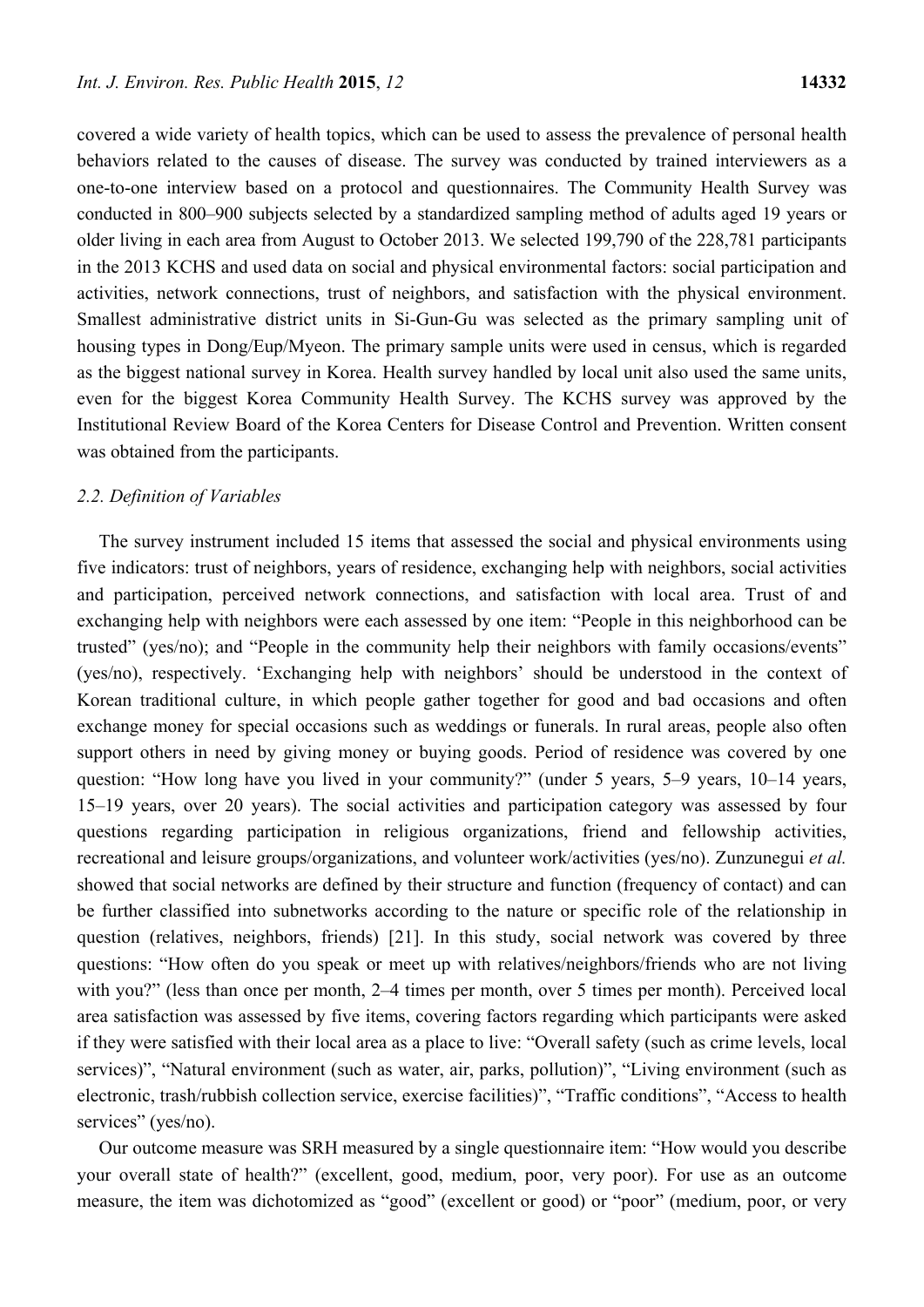poor). Measures of health status and behavior included self-reported weight (kg) and height (cm), smoking status (none/never and current), frequency of alcohol use (none/never, sometimes, often), and frequency of physical activity (none, sometimes, often). Age and body mass index (BMI) were continuous variables, drawn from the KCHS. Education status was assessed by four categories (below elementary school, middle school, high school, and college or above). Areas were categorized as urban or rural according to administrative district. The final variable was living arrangement (living with others, living alone) [11].

#### *2.3. Statistical Analyses*

Descriptive analyses were performed to clarify the distribution of participant demographics. We compared continuous and dichotomized categorical data between urban and rural residence populations. We used log binomial regression to examine the relationships between social and physical environmental factors and outcome, after adjusting for demographic information (age, gender, BMI, education, living arrangement, smoking and alcohol status, frequency of physical activity). Controlling for all other variables in the regression analyses, prevalence ratios (PRs) with 95% confidence intervals and *p* values < 0.05 were considered statistically significant. Data analyses were performed using the SAS statistical software (ver. 9.3).

#### **3. Results**

#### *3.1. Characteristics of Urban and Rural Participants*

Table 1 shows study subject characteristics by area (115,454 urban and 84,336 rural). The mean age was 47.5 years for urban and 56.2 years for rural area residents. There were greater proportions of women than men in both areas. The proportion of people who were educated at the college or higher level was greater in urban areas, whereas the proportion of people educated below the elementary school level was greater in rural areas. Urban participants were more likely to have good or very good SRH compared with rural participants (41.7% *vs*. 37.0%). The distributions of other sociodemographic characteristics were similar between urban and rural residents. The percentage of respondents in each category is shown for categorical variables, while means and standard deviations are shown for continuous variables.

|                                   | Urban (N = 115,454) | Rural ( $N = 84,336$ ) |         |  |
|-----------------------------------|---------------------|------------------------|---------|--|
| <b>Variables</b>                  | N(%)                | N(%)                   | $p^*$   |  |
| Age (years; mean, SD)             | 47.5(16.0)          | 56.2(16.1)             | < 0.001 |  |
| Gender                            |                     |                        |         |  |
| Male                              | 52,560 (45.5)       | 40,467 (48.0)          | < 0.001 |  |
| Female                            | 62,894 (54.5)       | 43,869 (52.0)          |         |  |
| BMI ( $\text{kg/m}^2$ ; Mean, SD) | 23.1(3.1)           | 23.1(3.1)              | < 0.01  |  |

**Table 1.** Sociodemographic characteristics of the study population according to area.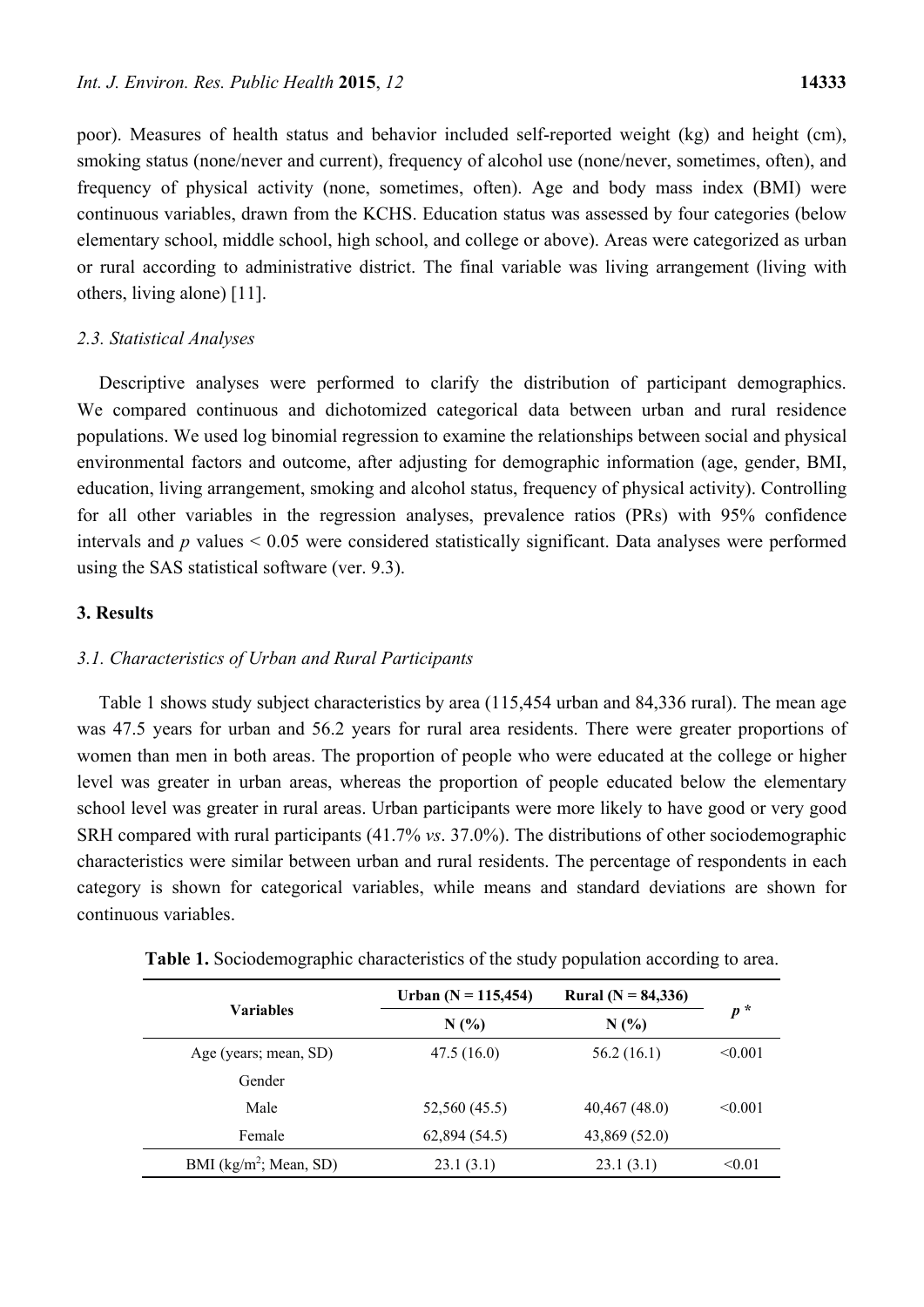|                                | Urban (N = 115,454) | <b>Rural</b> ( $N = 84,336$ ) |         |  |
|--------------------------------|---------------------|-------------------------------|---------|--|
| <b>Variables</b>               | N(%)                | N(%)                          | $p^*$   |  |
| <b>Education</b> attainment    |                     |                               |         |  |
| Elementary                     | 16,992(14.7)        | 32,885 (39.0)                 | < 0.001 |  |
| Middle                         | 11,543(10.0)        | 11,738 (13.9)                 |         |  |
| High                           | 37,291 (32.3)       | 23,285 (27.6)                 |         |  |
| College or more                | 49,628 (43.0)       | 16,428 (19.5)                 |         |  |
| Living arrangements            |                     |                               |         |  |
| Living with others             | 105,996 (91.8)      | 74,456 (88.3)                 | < 0.001 |  |
| Living alone                   | 9458 (8.2)          | 9880 (11.7)                   |         |  |
| Smoking                        |                     |                               |         |  |
| Never/former                   | 91,225 (79.0)       | 67,156 (79.6)                 | < 0.01  |  |
| Current                        | 24,229 (21.0)       | 17,180(20.4)                  |         |  |
| Alcohol <sup>a</sup>           |                     |                               |         |  |
| None/never                     | 49,742 (43.1)       | 44,983 (53.3)                 | < 0.001 |  |
| Sometimes                      | 40,733 (35.3)       | 20,472 (24.3)                 |         |  |
| Often                          | 24,979 (21.6)       | 18,881 (22.4)                 |         |  |
| Physical activity <sup>b</sup> |                     |                               |         |  |
| None                           | 8689 (7.5)          | 13,313 (15.8)                 | < 0.001 |  |
| Sometimes                      | 11,444 (9.9)        | 7678(9.1)                     |         |  |
| Often                          | 95,321 (82.6)       | 63,345(75.1)                  |         |  |
| <b>SRH</b>                     |                     |                               |         |  |
| Good                           | 48,184 (41.7)       | 31,246 (37.0)                 | < 0.001 |  |
| Poor                           | 67,270 (58.3)       | 53,090 (63.0)                 |         |  |

**Table 1.** *Cont.*

Notes: SD = standard deviation; BMI = body mass index. **\*** Significance according to t-test or chi-square test between urban and rural areas. <sup>a</sup> Categorized as follows: none/never (less than 1 day per month), sometimes (1 day per month to 2~4 days per month), often (2 or 3 days per week to over 4 days per week);  $\frac{b}{c}$  Categorized as follows: none (less than 1 day per week), sometimes (1 day per week to 2 days per week), often (3 days per week to over 5 days per week).

#### *3.2. Characteristics of Social and Physical Environment according to Area*

The social and physical environmental characteristics by area are shown in Table 2. Fifty-nine percent of urban residents agreed that people in their neighborhood could be trusted, as compared with 80.8% of rural residents. In both areas, the greatest proportion of people had resided in the area for over 20 years. The proportion of exchanges of help with neighbors was greater in rural areas (80.2% *vs*. 35.1%), and that of participation in leisure groups or organizations was greater in urban areas (32.1% *vs*. 20.5%). The large proportion of urban residents had contact with family members less than once a month, but the high proportion of rural residents had contact with family members more than five times a month. For both areas, the proportion of residents had higher contact with friends over five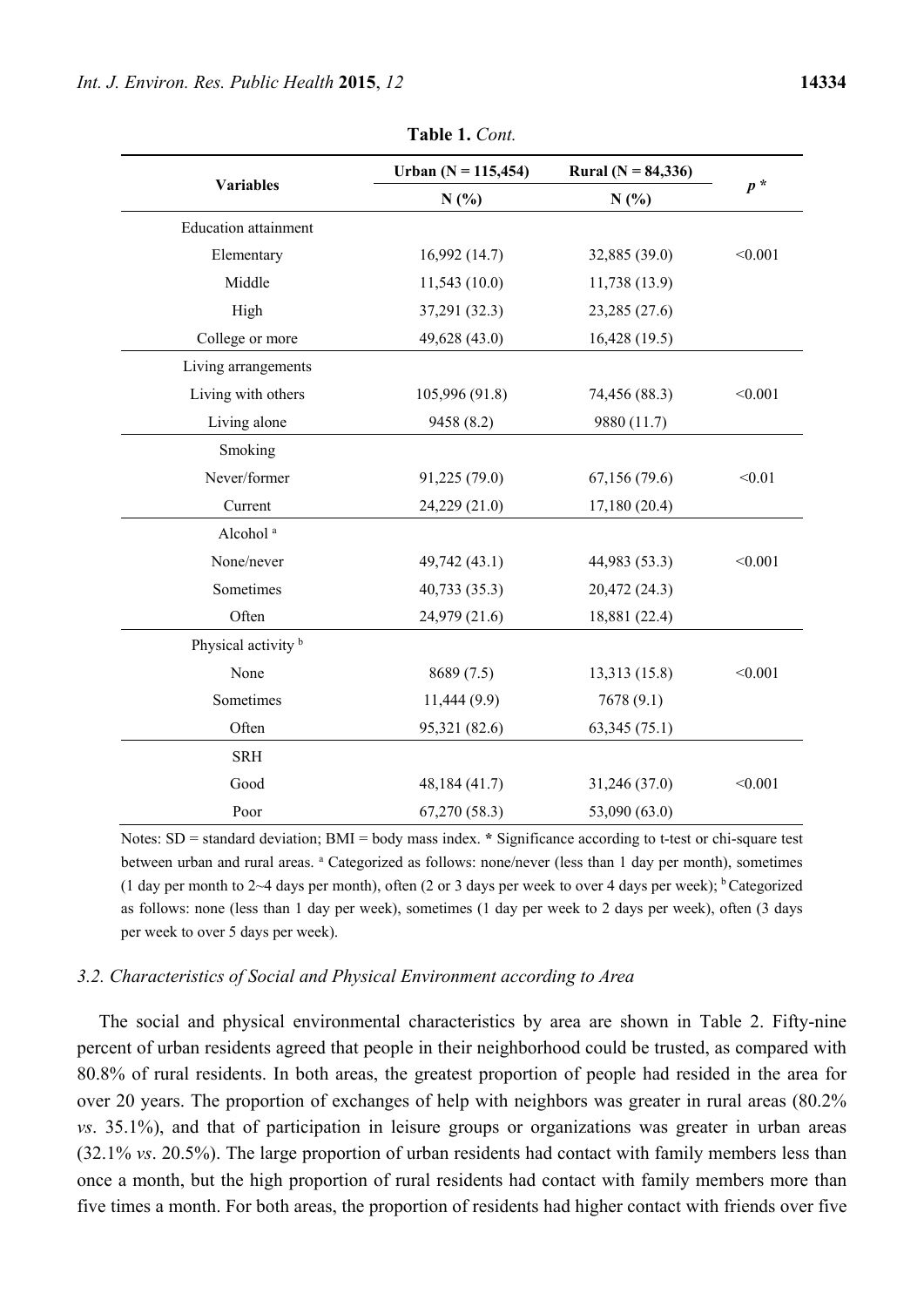times per month than under five times per month. A majority of rural residents were satisfied with their physical environment in terms of overall safety, natural environment, and living conditions, but not in terms of traffic or healthcare access.

|                                        | Urban ( $N = 115,454$ ) | Rural ( $N = 84,336$ ) |         |  |
|----------------------------------------|-------------------------|------------------------|---------|--|
| <b>Variables</b>                       | N(%)                    | N(%)                   | $p^*$   |  |
| Social environment                     |                         |                        |         |  |
| Trust neighbors (yes)                  | 67,965 (58.9)           | 68,146 (80.8)          | < 0.001 |  |
| Years of residence                     |                         |                        |         |  |
| Under 5 years                          | 18,011 (15.6)           | 7787 (9.2)             | < 0.001 |  |
| 5-9 years                              | 13,684 (11.9)           | 6138(7.3)              |         |  |
| $10-14$ years                          | 13,079 (11.3)           | 4976 (5.9)             |         |  |
| $15-19$ years                          | 10,428(9.0)             | 4252(5.0)              |         |  |
| Over 20 years                          | 60,252(52.2)            | 61,183(72.5)           |         |  |
| Exchange of help with neighbors (yes)  | 40,524(35.1)            | 67,642(80.2)           | < 0.001 |  |
| Religious participation (yes)          | 34,239 (29.7)           | 22,136 (26.2)          | < 0.001 |  |
| Friend and fellowship activities (yes) | 67,336(58.3)            | 50,124 (59.4)          | < 0.001 |  |
| Leisure groups/organizations (yes)     | 37,058 (32.1)           | 17,307(20.5)           | < 0.001 |  |
| Volunteer work/activities (yes)        | 9749 (8.4)              | 6465 (7.7)             | < 0.001 |  |
| Frequency of contact with relatives    |                         |                        |         |  |
| Under once/month                       | 42,571 (36.9)           | 22,470 (26.6)          | < 0.001 |  |
| 2~4 times/month                        | 35,444 (30.7)           | 25,273 (30.0)          |         |  |
| Over 5 times/month                     | 37,439 (32.4)           | 36,593 (43.4)          |         |  |
| Frequency of contact with neighbors    |                         |                        |         |  |
| Under once/month                       | 58,843 (51.0)           | 13,076 (15.5)          | < 0.001 |  |
| $2 - 4$ times per month                | 19,246 (16.7)           | 11,046(13.1)           |         |  |
| Over 5 times/month                     | 37,365 (32.4)           | 60,214(71.4)           |         |  |
| Frequency of friends contact           |                         |                        |         |  |
| Under once/month                       | 35,286(30.6)            | 31,386 (37.2)          | < 0.001 |  |
| 2~4 times/month                        | 32,181 (27.9)           | 18,814 (22.3)          |         |  |
| Over 5 times/month                     | 47,987 (41.6)           | 34,136 (40.5)          |         |  |
| Physical environment satisfaction      |                         |                        |         |  |
| Overall safety (yes)                   | 82,369 (71.3)           | 72,404 (85.9)          | < 0.001 |  |
| Natural (yes)                          | 86,873 (75.2)           | 74,561 (88.4)          | < 0.001 |  |
| Living (yes)                           | 90,522 (78.4)           | 67,143(79.6)           | < 0.001 |  |
| Traffic (yes)                          | 88,042 (76.3)           | 48,162 (57.1)          | < 0.001 |  |
| Health services access (yes)           | 82,753 (71.7)           | 47,976 (56.9)          | < 0.001 |  |

|  |  |  | Table 2. Social and physical environmental factors according to area. |
|--|--|--|-----------------------------------------------------------------------|
|  |  |  |                                                                       |

Note: **\*** Significance according to chi-square test between urban and rural areas.

#### *3.3. Association of SRH and Social and Physical Environment*

Prevalence ratios (PRs) were examining the predictive power of social and physical environment on poor SRH and reported in Table 3. In both areas, adjusted PRs significance was noted in the following social environmental variables: mistrust of neighbors, people who did not engage in exchange of help with neighbors, those who did not participated in religious organizations, those who did not participate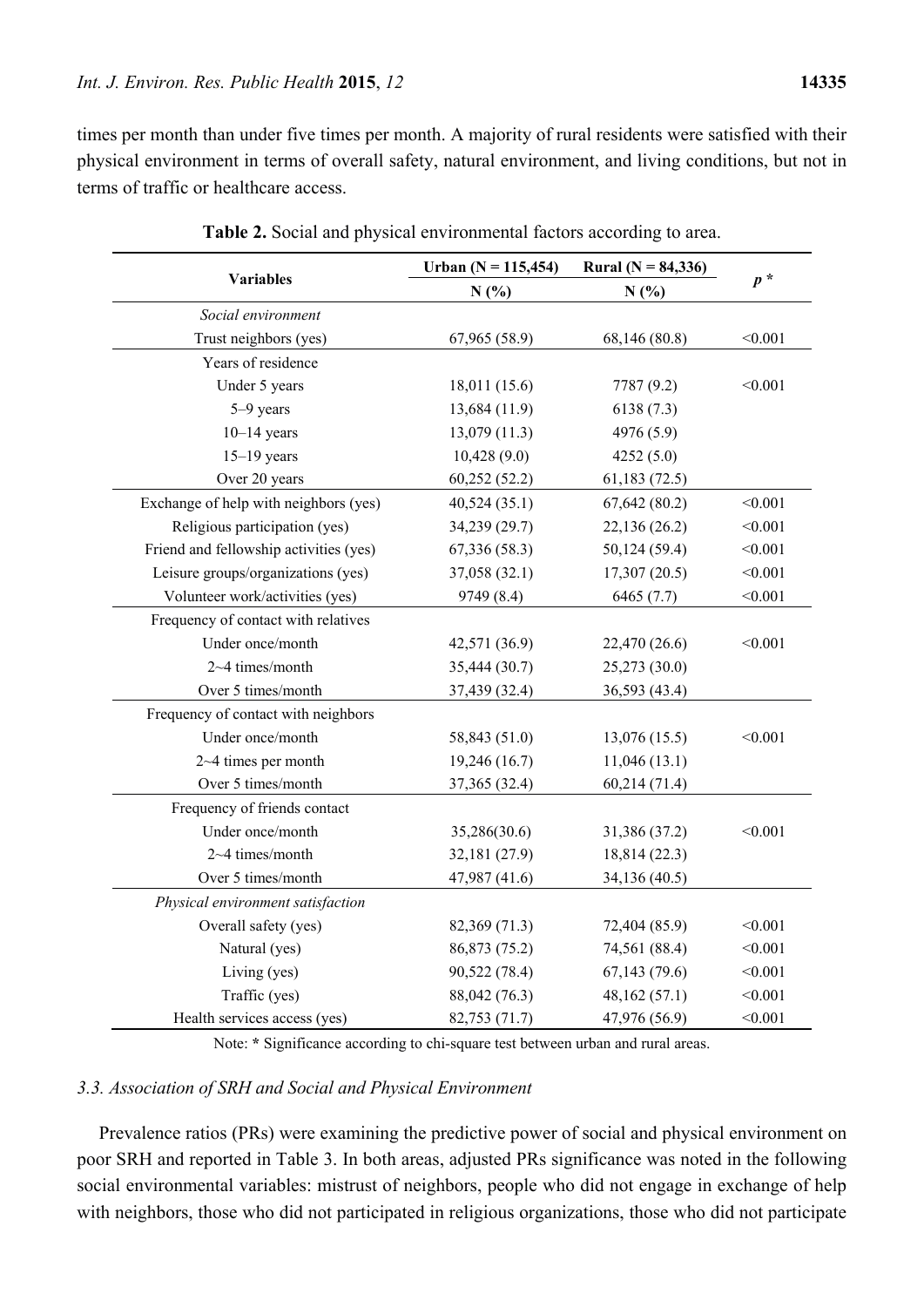in friend or fellowship activities or in leisure groups/organizations, those who did not participate in volunteer work/activities.

|                                       | Urban                    |               |          |               | Rural    |                 |      |               |
|---------------------------------------|--------------------------|---------------|----------|---------------|----------|-----------------|------|---------------|
| <b>Variables</b>                      | Crude<br><b>Adjusted</b> |               |          |               | Crude    | <b>Adjusted</b> |      |               |
|                                       | <b>PR</b>                | 95% CI        | PR       | 95% CI        | PR       | 95% CI          | PR   | 95% CI        |
| Social environment                    |                          |               |          |               |          |                 |      |               |
| Trust of neighbors (no)               | 1.04                     | $1.03 - 1.05$ | 1.12     | $1.11 - 1.13$ | 0.97     | $0.96 - 0.99$   | 1.15 | $1.14 - 1.27$ |
| Years of residence                    |                          |               |          |               |          |                 |      |               |
| Under 5 years                         | 1.00                     |               | 1.00     |               | 1.00     |                 | 1.00 |               |
| 5-9 years                             | 1.05                     | $1.03 - 1.07$ | 1.00     | $0.99 - 1.02$ | 1.03     | $1.00 - 1.06$   | 0.99 | $0.96 - 1.02$ |
| $10-14$ years                         | 1.04                     | $1.02 - 1.06$ | 0.99     | $0.97 - 1.01$ | 1.03     | $0.99 - 1.06$   | 0.97 | $0.94 - 1.00$ |
| $15-19$ years                         | 1.00                     | $0.97 - 1.02$ | 0.97     | $0.95 - 0.99$ | 0.97     | $0.93 - 1.01$   | 0.96 | $0.93 - 1.00$ |
| Over 20 years                         | 1.14                     | $1.12 - 1.16$ | 0.97     | $0.96 - 0.99$ | 1.27     | $1.24 - 1.30$   | 0.99 | $0.96 - 1.01$ |
| Exchange of help with neighbors (no)  | 0.95                     | $0.94 - 0.96$ | 1.08     | $1.07 - 1.09$ | 0.90     | $0.89 - 0.91$   | 1.12 | $1.10 - 1.13$ |
| Religious participation (no)          | 0.96                     | $0.95 - 0.97$ | 1.05     | $1.04 - 1.06$ | 1.00     | $0.99 - 1.01$   | 1.04 | $1.02 - 1.05$ |
| Friend and fellowship activities (no) | 1.09                     | $1.08 - 1.10$ | 1.12     | $1.11 - 1.13$ | 1.18     | $1.17 - 1.19$   | 1.10 | $1.09 - 1.11$ |
| Leisure groups/organizations (no)     | 1.33                     | $1.31 - 1.34$ | 1.20     | $1.19 - 1.21$ | 1.41     | $1.39 - 1.43$   | 1.15 | $1.13 - 1.17$ |
| Volunteer work/activities (no)        | 1.17                     | $1.14 - 1.19$ | 1.14     | $1.12 - 1.16$ | 1.28     | $1.24 - 1.31$   | 1.13 | $1.10 - 1.16$ |
| Frequency of relatives contact        |                          |               |          |               |          |                 |      |               |
| Under once/month                      | 1.00                     |               | 1.00     |               | 1.00     |                 | 1.00 |               |
| 2~4 times/month                       | 1.01                     | $1.00 - 1.02$ | 0.98     | $0.97 - 0.99$ | 1.00     | $0.99 - 1.01$   | 0.99 | $0.97 - 1.00$ |
| Over 5 times/month                    | 1.02                     | $1.01 - 1.03$ | 0.97     | $0.96 - 0.98$ | 1.00     | $0.99 - 1.02$   | 0.97 | $0.96 - 0.98$ |
| Frequency of neighbors contact        |                          |               |          |               |          |                 |      |               |
| Under once/month                      | 1.00                     |               | 1.00     |               | 1.00     |                 | 1.00 |               |
| 2~4 times/month                       | 1.03                     | $1.02 - 1.05$ | 0.96     | $0.94 - 0.97$ | 1.02     | $1.00 - 1.05$   | 0.91 | $0.90 - 0.93$ |
| Over 5 times/month                    | 1.13                     | $1.12 - 1.14$ | 0.94     | $0.93 - 0.95$ | 1.16     | $1.14 - 1.18$   | 0.89 | $0.87 - 0.90$ |
| Frequency of friends contact          |                          |               |          |               |          |                 |      |               |
| Under once/month                      | 1.00                     |               | 1.00     |               | 1.00     |                 | 1.00 |               |
| 2~4 times/month                       | 0.85                     | $0.84 - 0.86$ | 0.94     | $0.93 - 0.95$ | 0.83     | $0.82 - 0.85$   | 0.96 | $0.94 - 0.97$ |
| Over 5 times/month                    | 0.80                     | $0.79 - 0.81$ | 0.89     | $0.88 - 0.90$ | $0.82\,$ | $0.81 - 0.83$   | 0.93 | $0.92 - 0.94$ |
| Physical environment satisfaction     |                          |               |          |               |          |                 |      |               |
| Overall safety (no)                   | 1.09                     | $1.08 - 1.10$ | 1.13     | $1.12 - 1.14$ | 1.02     | $1.00 - 1.03$   | 1.16 | $1.14 - 1.18$ |
| Natural (no)                          | 1.09                     | $1.08 - 1.10$ | 1.12     | $1.11 - 1.13$ | 1.03     | $1.01 - 1.04$   | 1.11 | $1.09 - 1.12$ |
| Living (no)                           | 1.08                     | $1.07 - 1.09$ | 1.12     | $1.11 - 1.13$ | 1.00     | $0.98 - 1.01$   | 1.09 | $1.07 - 1.10$ |
| Traffic (no)                          | 1.04                     | $1.03 - 1.05$ | 1.07     | $1.06 - 1.08$ | 0.99     | $0.98 - 1.00$   | 1.05 | $1.04 - 1.06$ |
| Healthcare facilities (no)            | 1.06                     | $1.04 - 1.07$ | $1.10\,$ | $1.08 - 1.11$ | 0.98     | $0.97 - 0.99$   | 1.06 | $1.05 - 1.07$ |

**Table 3.** Prevalence ratios (PRs) of social and physical environment factors and poor SRH.

Notes: PR = prevalence ratio; CI = confidence interval; Adjusted for age, gender, BMI, education attainment, living arrangements, smoking, alcohol and physical activity; self-rated health categorized as poor health (medium/poor/very poor) and better health (very good/good).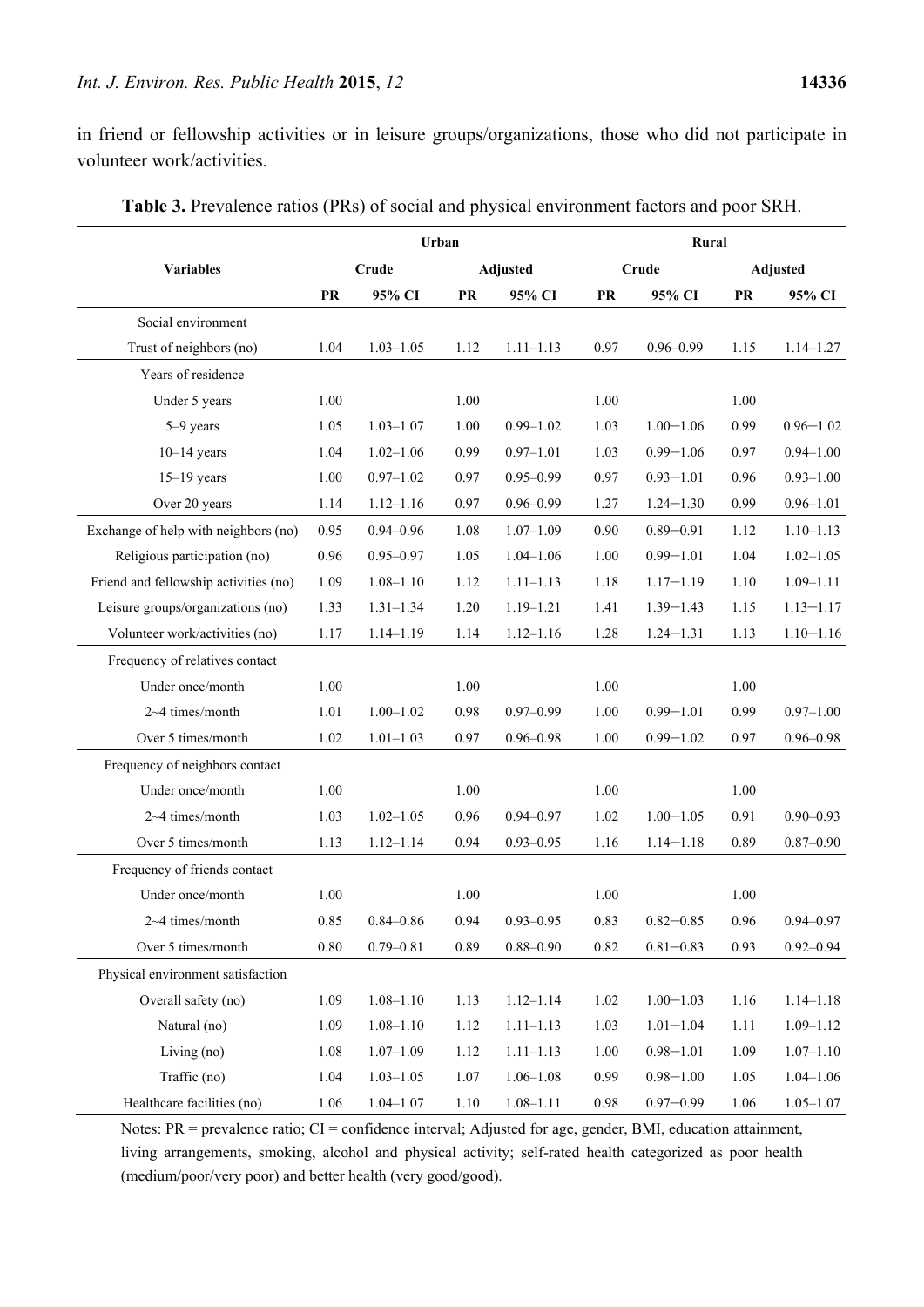The variable of residence duration seemed to be associated with poor SRH in the crude model, however, it was not significant statistically in the adjusted model in both areas. In both areas, SRH was significantly poorer for those who were in contact with relatives under once per month than over five times per month, and being in contact with neighbors under once per month than more than twice per month (2–4 times per month: urban adjusted PR =  $0.96$ ,  $95\%$  CI:  $0.94$ – $0.97$ , rural adjusted PR =  $0.91$ ,  $95\%$ CI:  $0.90-0.93$ ; over five times per month: urban adjusted PR =  $0.94$ ,  $95\%$  CI:  $0.93-0.95$ , rural adjusted PR = 0.89, 95% CI: 0.87–0.90), and being in contact with friends under once per month was associated with poor health in comparison with more than twice per month (2–4 times per month: urban adjusted  $PR = 0.94$ , 95% CI: 0.93–0.95; rural adjusted  $PR = 0.96$ , 95% CI: 0.94–0.97, over five times per month: urban adjusted PR = 0.89, 95% CI: 0.88–0.90; rural adjusted PR = 0.93, 95% CI: 0.92–0.94).

In terms of physical environmental characteristics, in both areas, SRH was significantly poorer in those who were not satisfied with overall safety, their natural and living environment, traffic conditions, and healthcare facilities than in those who were satisfied, after adjusting for age, gender, BMI, education attainment, living arrangements, smoking and alcohol status, and physical activity.

#### **4. Discussion**

This study analyzed the associations between perceived social or physical environmental characteristics and SRH among individual members of urban and rural populations in Korea. We found a positive association between a more favorable social environment (trust of neighbors; exchanging help with neighbors; participation in religious organizations, friend and fellowship activities, leisure groups/organizations, and volunteer work/activities; more contact with friends) and SRH in both urban and rural areas after covariate adjustment. This supports findings from previous nationwide studies performed in other countries. Greiner *et al*. showed a consistent association between a greater involvement in the community and better individual SRH and behaviors by area in Kansas (USA) [17]. Poortinga similarly demonstrated in 22 European countries that those with higher levels of trust and civic participation were more likely to report good health results [8]. Zunzunegui *et al*. showed a consistent association between social relationships and SRH among older individuals in two French-speaking Canadian communities [21]. Nummela *et al*. showed consistently high levels of social participation and trust among older individuals in Finland, suggesting that better health, which enabled them to live longer, healthier lives, was associated with a better social environment [22]. Ziersch *et al*. showed that higher levels of trust, cohesion, and help were associated with better mental health in rural and urban communities in South Australia [23], and Yip *et al*. used multilevel analysis to show that trust and reciprocity were positively associated with self-reported general health, psychological health, and subjective well-being in rural China [24].

In rural areas, there is an inverse association between a longer term of residence—particularly that over 20 years—and poor health. We initially anticipated that participants who had resided longer in their area would have better SRH than others. Previous studies have reported associations between longer term of residence and higher social participation and cooperation in the local area. In our study, considering that trust of neighbors, exchanging help with neighbors, participation in religious organizations, friend and fellowship activities, leisure groups/organizations, volunteer work/activities, and contact with friends were found to be predictors of better SRH, duration of residence is also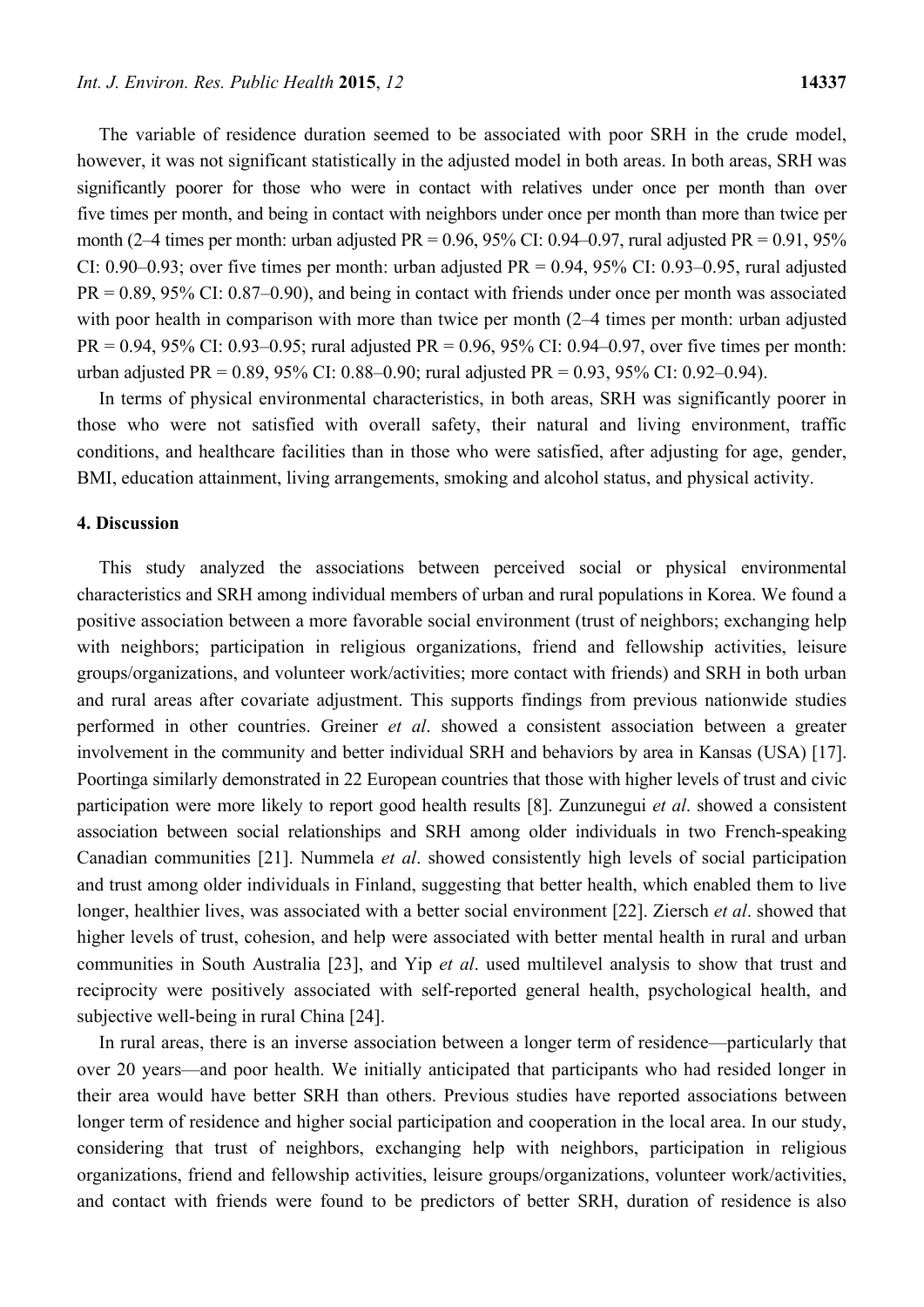expected to be a contributing factor. However, we found that health status in those with longer residence terms was as poor as or poorer than that in those with shorter residence terms in rural areas, even after adjusting for potential confounders. This is related to the fact that many people do not participate or cooperate within their local community, even when they have been living there for many years. We suspect that while long-term residence is a factor in an individual's degree of participation and cooperation in the local community, it has an indirect rather than a direct impact on individual health status.

We found that the impact of physical environmental factors such as safety, natural and living conditions, traffic, and health service facilities on individual SRH. Consistent with the literature, positive physical characteristics were positively associated with perceived health and health behaviors [25–29]. That is, a high level of satisfaction with their community environment (such as natural and living conditions, safety, traffic, healthcare facilities) may improve the residents to engage in better health outcome. In our study, urban residents had slightly better SRH than that of rural residents. Rural residents were more likely to report satisfaction with overall safety, natural environment, and living conditions, while urban residents were more likely to report satisfaction with traffic and access to healthcare services. Rural populations have the advantages of a cleaner atmosphere and access to nature, arguably giving them more opportunity to engage in healthy behaviors. However, urban populations have greater access to healthcare services and health information, arguably giving them greater control over their own health.

This study had some limitations. First, we did not validate the questions in the self-reported social and physical environment questionnaire from KCHS. However, many of the questions and items used in our study have been used in previous nationwide studies or have been validated by previous studies. Because social resources are culture- and context-dependent, different Korean versions of the instrument need to be developed and validated for different regional populations in the future [30]. Also, data were collected at the individual level, so it is not possible to make direct claims about population-level effects and the results more prone to endogeneity because health status or confounding variables are more likely to influence individual-level assessments than area-level assessments.

Second, although our population samples are representative in Korea, this study used cross-sectional data from 2013, and therefore there are limits in generalizing the observed relationships. Thus, there is a need to confirm our findings in further studies across different time periods, with prospective cohort study over time.

Third, we did not conduct studies pertaining to social network services, such as Facebook and Twitter, which contribute to personal networks, social support, or social participation and activities in today's society, but these elements should be added in future studies.

Fourth, we could not include other possible confounding factors, such as disease condition or treatment, because the national survey dataset does not provide that information.

Lastly, Because of with a large sample size, a small change could show effects that are statistically significant in this study. Henceforth, the minimum social or public health programs or policies important difference should be defined a prior and the sample size determined accordingly.

Despite these limitations, these results add to the body of literature examining the relationships between perceived social and physical environments and SRH in different residential areas. Although individual-level analyses are inherently limited to make conclusions about share characteristics or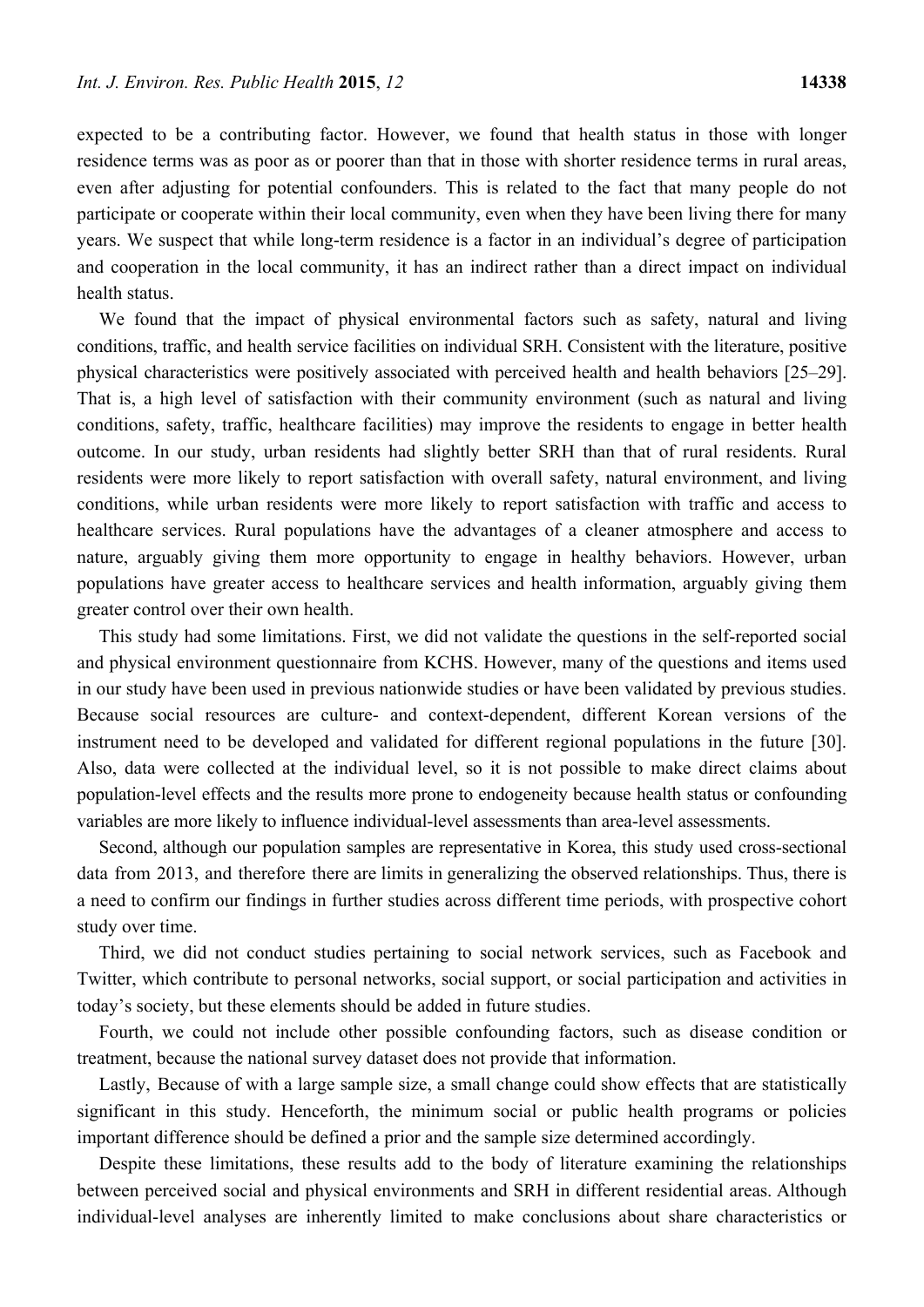conditions, the current study could be used to understand urban and rural differences in the associations between social and physical environments and health status through comparison with previous studies conducted in other Asian countries. There should be further study reflected Korean culture or contextual effects, which is covered by aggregation of individual scores analyses.

#### **5. Conclusions**

The present study focuses on individual-level social and physical environments and self-rated health in Korean adults living in both urban and rural areas. The main findings of our study are the positive associations between social and physical environmental variables (trust of neighbors, exchange of help with neighbors, participation in social activities or organizations, and satisfaction with physical environments) and perceived health in both urban and rural areas (although in rural areas, there is an inverse association between longer residence and poor health after covariate adjustment). Also, frequency of contact with relatives and SRH did not appear to impact health in either rural or urban areas, whereas more contact with neighbors was positively associated with good health in rural, but not urban, areas.

## **Author Contributions**

Jung-A Lee conducted the data analysis and wrote the manuscript; Jong Heon Park provided statistical support and edited the manuscript; Myung Kim aided with the concept and design of the study. All authors have read and approved the final version.

## **Conflicts of Interest**

The authors declare no conflict of interest.

## **References**

- 1. Vlahov, D.; Gibble, E.; Freudenberg, N.; Galea, S. Cities and health: History, approaches, and key questions. *Acad. Med.* **2004**, *79*, 1133–1138.
- 2. Brewer, N.T.; Rimer, B.K. Perspectives on health behavior theories that focus on individuals. In *Health Behavior and Health Education: Theory, Research and Practice*; Josssey-Bass Publishers: San Francisco, CA, USA, 2008.
- 3. Sallis, J.; Bauman, A.; Pratt, M. Environmental and policy interventions to promote physical activity. *Am. J. Prev. Med.* **1998**, *15*, 379–397.
- 4. Kawachi, I.; Subramanian, S.V.; Kim, D. *Social Capital and Health*; Springer: Berlin, Germany, 2008.
- 5. Kawachi, I.; Kennedy, B.P.; Lochner, K.; Prothrow-Stith, D. Social capital, income inequality, and mortality. *Am. J. Public Health* **1997**, *87*, 1491–1498.
- 6. Lynch, J.; Smith, G.D.; Hillemeier, M.; Shaw, M.; Raghunathan, T.; Kaplan, G. Income inequality, the psychosocial environment, and health: Comparisons of wealthy nations. *Lancet*  **2001**, *358*, 194–200.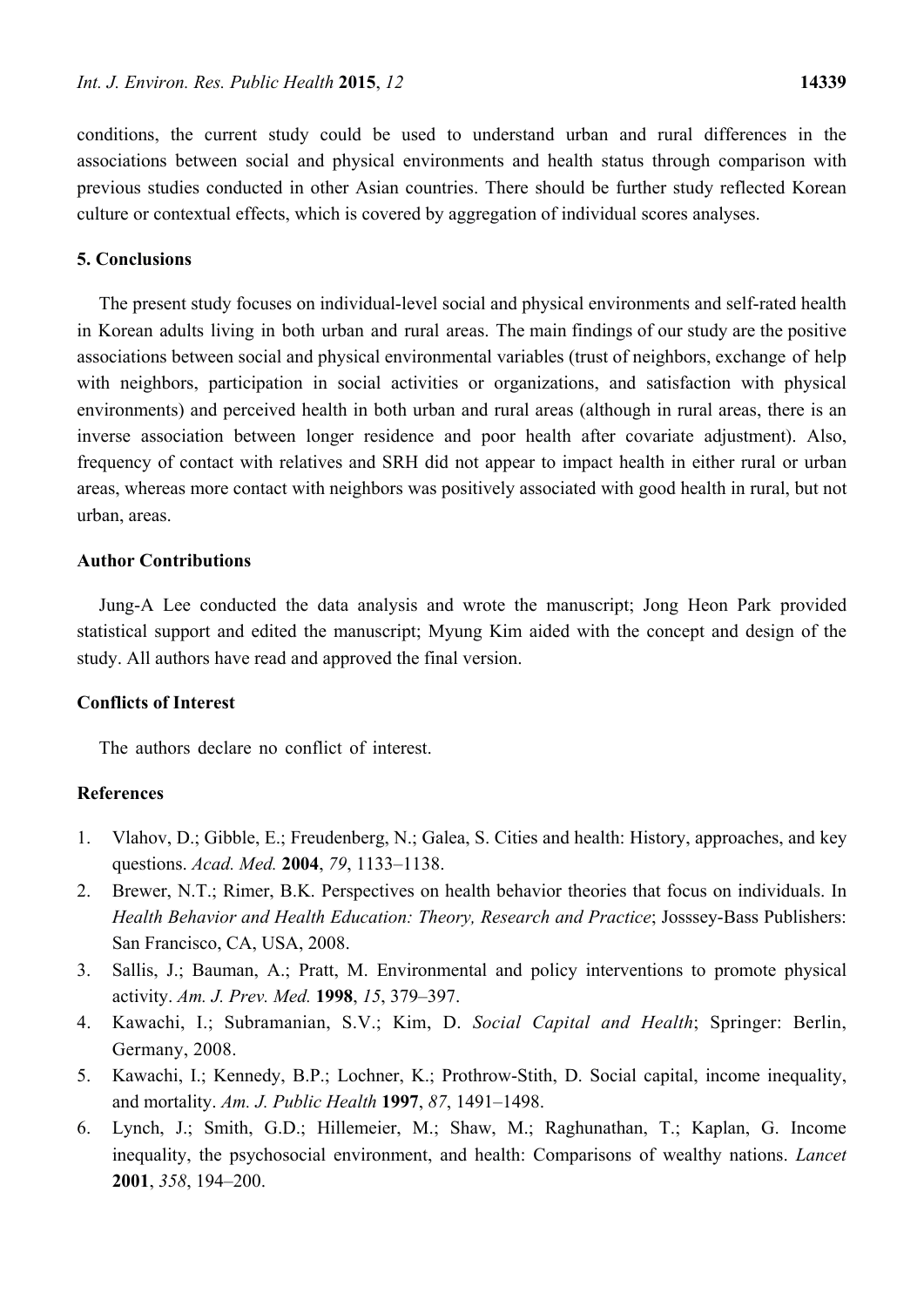- 7. Brooks-Gunn, J.; Duncan, G.J.; Klebanov, P.K.; Sealand, N. Do neighborhoods influence child and adolescent development? *Am. J. Soc.* **1993**, *99*, 353–395.
- 8. Poortinga, W. Social capital: An individual or collective resource for health? *Soc. Sci. Med.* **2006**, *62*, 292–302.
- 9. Roosa, M.W.; Jones, S.; Tein, J.-Y.; Cree, W. Prevention science and neighborhood influences on low-income children's development: Theoretical and methodological issues. *Am. J. Community Psychol.* **2003**, *31*, 55–72.
- 10. Poortinga, W.; Dunstan, F.D.; Fone, D.L. Perceptions of the neighbourhood environment and self rated health: A multilevel analysis of the Caerphilly Health and Social Needs Study. *BMC Public Health* **2007**, *7*, doi:10.1186/1471-2458-7-285.
- 11. Kobayashi, T.; Kawachi, I.; Iwase, T.; Suzuki, E.; Takao, S. Individual-level social capital and self-rated health in Japan: An application of the Resource Generator. *Soc. Sci. Med.* **2013**, *85*, 32–37.
- 12. Kim, D.; Subramanian, S.; Kawachi, I. Social capital and physical health. In *Social Capital and Health*; Springer: Berlin, Germany, 2008; pp. 139–190.
- 13. Rose, R. How much does social capital add to individual health? *Soc. Sci. Med.* **2000**, *51*, 1421–1435.
- 14. Frank, L.D.; Kerr, J.; Sallis, J.F.; Miles, R.; Chapman, J. A hierarchy of sociodemographic and environmental correlates of walking and obesity. *Prev. Med.* **2008**, *47*, 172–178.
- 15. Giles-Corti, B.; Donovan, R.J. Socioeconomic status differences in recreational physical activity levels and real and perceived access to a supportive physical environment. *Prev. Med.* **2002**, *35*, 601–611.
- 16. Gordon-Larsen, P.; Nelson, M.C.; Page, P.; Popkin, B.M. Inequality in the built environment underlies key health disparities in physical activity and obesity. *Pediatrics* **2006**, *117*, 417–424.
- 17. Greiner, K.A.; Li, C.; Kawachi, I.; Hunt, D.C.; Ahluwalia, J.S. The relationships of social participation and community ratings to health and health behaviors in areas with high and low population density. *Soc. Sci. Med.* **2004**, *59*, 2303–2312.
- 18. Hurtado, D.; Kawachi, I.; Sudarsky, J. Social capital and self-rated health in Colombia: The good, the bad and the ugly. *Soc. Sci. Med* **2011**, *72*, 584–590.
- 19. Minkler, M.; Wallerstein, N. Improving health through community organization and community building. In *Health Behavior and Health Education: Theory, Research and Practice*; Josssey-Bass Publishers: San Francisco, CA, USA, 1997; pp. 287–312.
- 20. Korean Centers for Disease Control. 2013 Korean Community Health Survey. Available online: https://chs.cdc.go.kr/chs/index.do (accessed on 2 June 2015)
- 21. Zunzunegui, M.-V.; Koné, A.; Johri, M.; Béland, F.; Wolfson, C.; Bergman, H. Social networks and self-rated health in two French-speaking Canadian community dwelling populations over 65. *Soc. Sci. Med.* **2004**, *58*, 2069–2081.
- 22. Nummela, O.; Sulander, T.; Rahkonen, O.; Karisto, A.; Uutela, A. Social participation, trust and self-rated health: A study among ageing people in urban, semi-urban and rural settings. *Health Place* **2008**, *14*, 243–253.
- 23. Ziersch, A.M.; Baum, F.; Darmawan, I.; Kavanagh, A.M.; Bentley, R.J. Social capital and health in rural and urban communities in South Australia. *Aust. N. Z. J. Public Health* **2009**, *33*, 7–16.
- 24. Yip, W.; Subramanian, S.; Mitchell, A.D.; Lee, D.T.; Wang, J.; Kawachi, I. Does social capital enhance health and well-being? Evidence from rural China. *Soc. Sci. Med.* **2007**, *64*, 35–49.